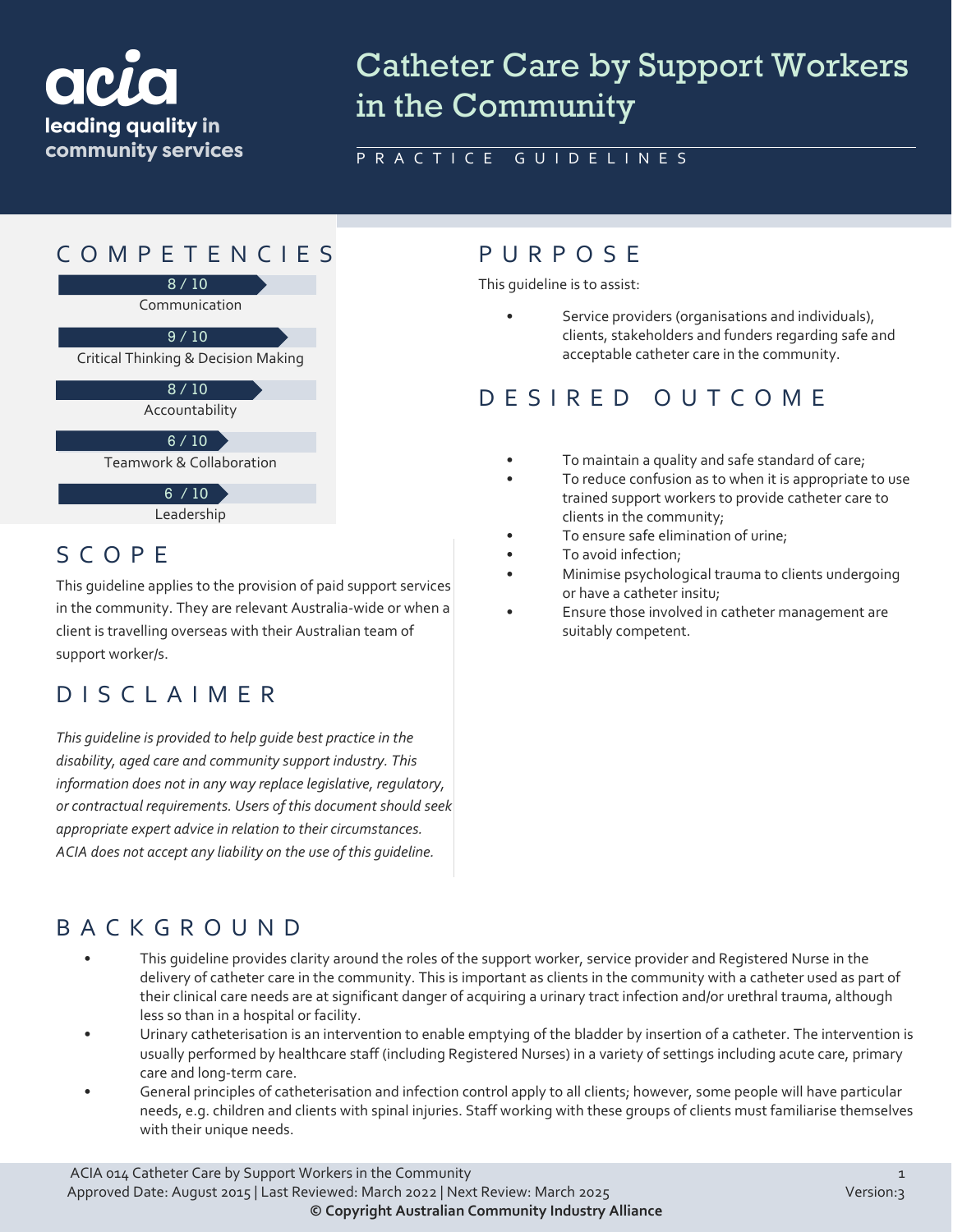• Furthermore, as client involvement and service direction has increased it is imperative to involve the client in all aspects of the service delivery and the direction of their services to their ability. It is further acknowledged that dignity of risk is an important part of this choice and control.

#### DEFINITIONS & SUPPORTING INFORMATION

**Support Worker** - A paid person who assists people to perform tasks of daily living so as to participate in social, family and community activities in the person's home and their community. Support Workers have been commonly known in the past as attendant care worker, disability worker, aged care worker, community worker, homecare worker, care worker or paid carer.

**Service Provider** - Organisation or person accountable for the delivery of supports to Clients.

**Carer** - a person that provides supports to the Client at no cost (generally family or friend).

**Support Worker Competency** - trained and assessed as competent by a Registered Nurse or a person deemed competent by the provider to safely and appropriately perform a specified task as a support worker.

**Client** means the service user, participant, user, care recipient, consumer or person receiving the nursing or support services.

**Plan** means a Service Plan, Support Plan or Individual Plan (however titled – the plan) is a document developed in response to a request for service. It is developed by a Registered Nurse or a person deemed competent by the provider from the service provider, prior to the commencement of service delivery. It outlines the expected outcomes of the requested care/services and the tasks, duties and interventions required to meet the care and service needs of the client (within the parameters of the funding program). The plan guides and directs the individual support worker or Registered Nurse in their day-to- day delivery of the services.

**Registered Nurse** means a person who has completed the prescribed educational preparation, demonstrated competence for practice, and is registered and licensed with the Australian Health Practitioner Regulation Agency (AHPRA) as a Registered Nurse.

**Catheter** means a medical term for a flexible or rigid hollow tube used to drain fluids from body cavities or to distend body passages, especially one for passing into the bladder through the urethra or abdomen to draw off urine. There are many types of catheters including:

- Indwelling Catheter
- Suprapubic Catheter
- In/out catheter
- Uridome/Urisheath

**Competent** means having been trained and assessed by a Registered Nurse or Enrolled Nurse or approved assessor as competent to safely and appropriately perform a specified task.

**Infection Control** means infection prevention and control measures aim to ensure the protection of those who might be vulnerable to acquiring an infection both in the general community and while receiving care due to health problems, in a range of settings. The basic principle of infection prevention and control is hygiene.

**Medication** means any substance which is supplied by a pharmacist or doctor or dispensed by a pharmacist on the prescription of a doctor, or supplied directly by the doctor, and has a label attached to it. The term also includes any over the counter medication or natural therapy products.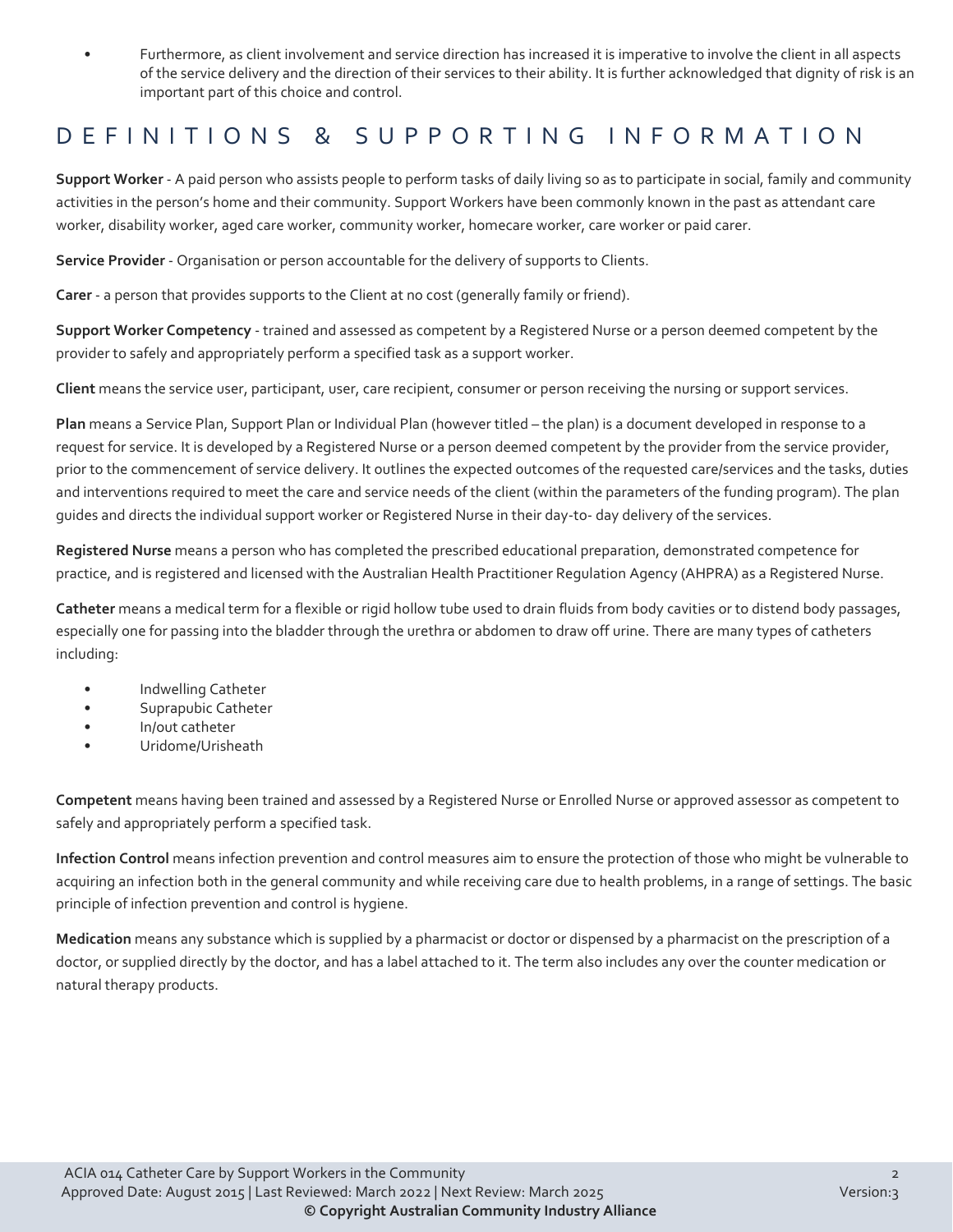## GUIDELINE

As a part of any support service delivered by support workers the service provider will:

- Assess initial care needs with the client. Also consider the psychological needs and engage the client to access specialist help/advice (if necessary);
- Determine the specific areas of catheter care that the support worker may attend;
- Develop plans with identified outcomes and defined scope of practice, including escalation considerations;
- Provide written procedures on the provision of catheter care and infection control by the support worker this may be included as part of the plan;
- The plan for catheter care should be clearly documented in the home and only changed by the doctor or a Registered Nurse and access to policies and procedures be made available to support workers;
- Identify education needs for support workers. Provide relevant competency-based education and assessment processes for the support worker/s to ensure they are competent to perform the prescribed duties, tasks and interventions;
- Staff engaged in catheter management must be familiar and observant for signs of; wound infections, urinary tract infections, urinary retention, adequate urinary output and delirium;
- When an in/out Catherisation is required, the provider must ensure that the support worker has the training and competency relevant to the sex of the person;
- Monitor, review, evaluate and adapt as required the service, plans and outcomes with the involvement of the client; and
- It is highly recommended that support worker duties be delivered under the direction and supervision of a Registered Nurse.

Registered nurse is required to:

- Change a suprapubic catheter
- Change an indwelling catheter

#### Support workers may NOT:

• Perform any duties that must be attended to by a Registered Nurse (as outlined above)

#### Support workers may:

- Perform any task on the plan, apart from those that must be performed by a Registered Nurse (or other suitably assessed person), after having completed competency training and being signed off as competent in the task by the service provider. Examples include:
- Do in/out catheterisation (often used with children)
	- o Empty drainage bag
	- o Change drainage bag
	- o Clean catheter site
	- o Ensure no obvious kinks in catheter
	- $\circ$  Observe and report:<br> $\bullet$  If urine not
		- If urine not clear
		- **If urine has unusual odour**
		- $\blacksquare$  If debris in urine
		- **If output reduced**
		- **If catheter site red**
		- **Signs of delirium / confusion**

Support workers must:

- Follow the plan as provided by the service provider, as developed by Registered Nurse or Medical Practitioner;
- Report to their supervisor / Registered Nurse of any changes or variations for advice;
- Not change the plan;
- Identify, and report to their supervisor, any gaps in their ability to deliver the required service including difficulties in completing the tasks within the allocated time